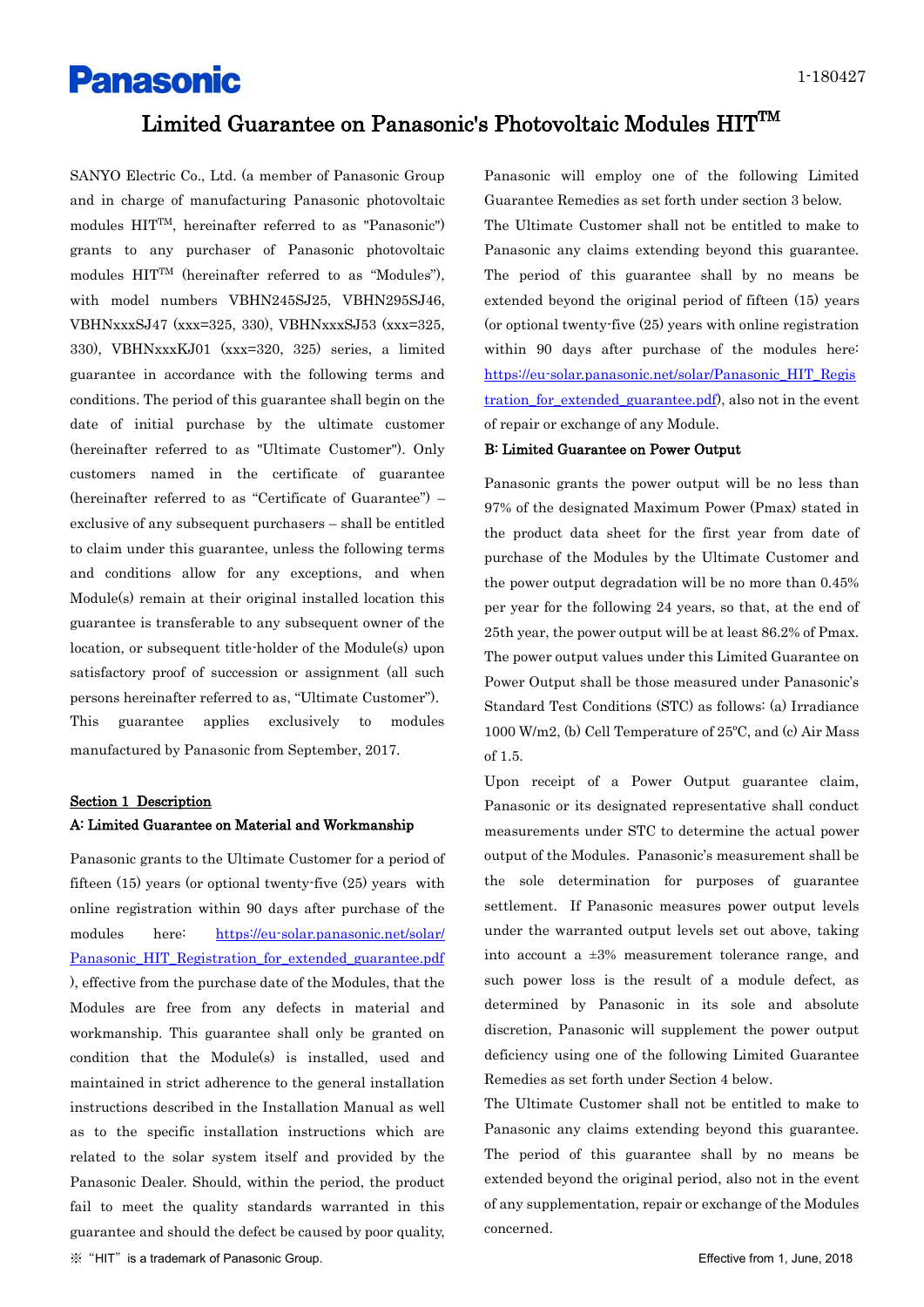# **Panasonic**

### Section 2 General Conditions

The following terms and conditions apply to all Panasonic Modules guaranteed in accordance with Section 1:

- a) Guarantee can only be claimed within the periods stated in this guarantee.
- b) In the case of a valid claim for the Module(s) installed for residential dwellings by a Panasonic Solar premium installer, this guarantee shall cover:
	- reasonable and customary transportation costs for return of the module(s)
	- reshipment of any repaired or replaced Module(s) and
	- costs associated with installation, removal or reinstallation of the Module(s).

Please visit the Panasonic Solar website for more information about Panasonic Solar Premium Installers:

https://eu-solar.panasonic.net/en/premium-installerpanasonic-map-search.htm#partners

- c) This guarantee can only be claimed through the Panasonic Dealer who sold the product. Should the Panasonic Dealer concerned no longer be existent, please contact Panasonic Electric Works Europe AG (eu-solar.panasonic.net). In the event of any litigation or in connection with any statements to be made to the guarantor it is the guarantor that is the only correct contact. Panasonic Dealers do not have any authority to act for and on behalf of the guarantor other than to effect payments to and from Ultimate Customers if so instructed by Panasonic; apart from that they are merely the technical assistants in dealing with this guarantee. Panasonic Dealer shall not accept any returned Modules without any prior written consent by Panasonic to this effect.
- d) Irrespective of any other limitations specified herein the guarantee offered herein shall only be valid for the initial purchaser named in the Certificate of Guarantee who has bought the Modules for his/her own needs and not for the purpose of resale. After the Module has been installed on a building this guarantee shall be extended, by way of exception, to also include anyone having acquired said building from the Ultimate Customer. In this case the claimant shall furnish adequate proof of succession in title to said Module.
- e) Panasonic's total liability under this guarantee during the entire guarantee period is limited to the costs of the Modules. The net purchase price of all Modules bought by the Ultimate Customer (without any further service/material items) plus national VAT, as stated in the invoice addressed to the Ultimate Customer, shall be deemed as costs of the Modules only.
- f) Any exchanged (i.e. replaced) components or Modules shall pass into the ownership of Panasonic.
- g) Any claims under this guarantee shall be asserted by the Ultimate Customer without undue delay but no later than six weeks after knowledge of the event giving rise to the claim,
- h) The Ultimate Customer shall bear the burden of proof for all requirements for claims arsing under or in connection with this guarantee. The Ultimate Customer shall also have to prove that there is no case for any exception/limitation in terms of Section 4 of this guarantee.
- i) The Ultimate Customer shall not be entitled to make to Panasonic any claims extending beyond this guarantee. The period of this guarantee shall by no means be extended beyond the original period as specified in the Guarantee Information Chart, also not in the event of any supplementation, repair or exchange of the Modules concerned.

## Section 3 Limited Guarantee Remedies

Panasonic, at is sole discretion, will take one of following remedies

- a) Panasonic will repair or replace the Module with new or refurbished Module.
- b) Panasonic will provide additional new or refurbished Module to restore deficient output.
- c) Panasonic will refund the Customer the original Module purchase price. Any refund may be pro-rated by the number of months from the date of original purchase by the Ultimate Customer and/or may be calculated based on the difference between actual power output (Module measured under STC) and minimal guaranteed output.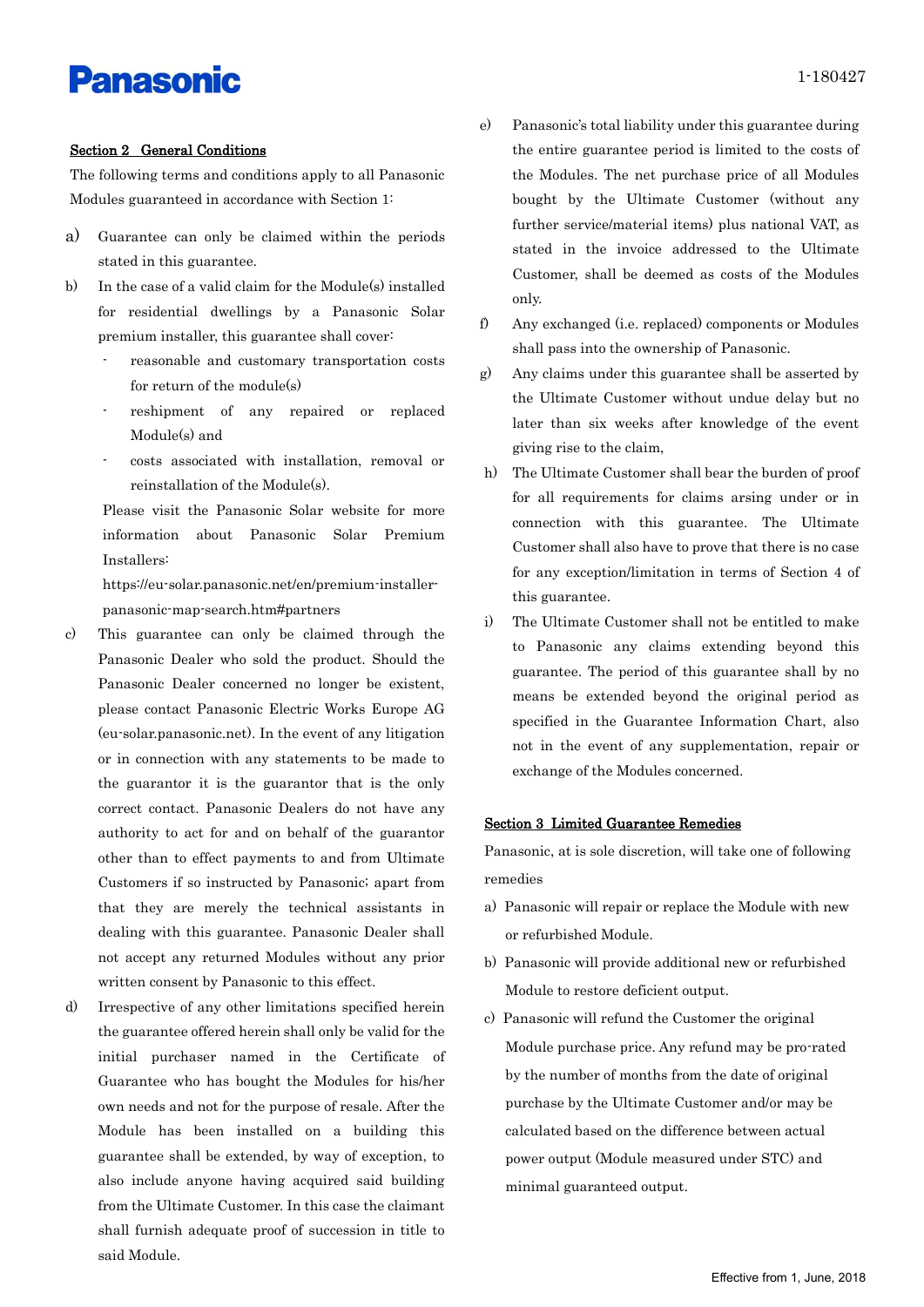# **Panasonic**

### Section 4 Exceptions and Limitations

- A: The limited guarantees (see Section 1) shall not be granted in the following cases:
- a) Installation, wiring and maintenance works have been carried out in a manner contradictory to the General Installation Manual and to the specific installation instructions provided by the Panasonic Dealer who sold the product; the Module concerned has been used and/or handled in a manner contradictory to the Installation Manual
- b) Module(s) installed in a location that exceeds Operating Conditions as specified in the Installation Manual.
- c) A Module has been damaged by way of abuse or any alterations and/or actions which were not performed by Panasonic.
- d) Pre-installation storage and transport have been faulty and/or not in line with the instructions set out in the Installation Manual.
- e) Modules have been damaged by external stress and strain or stones and/or debris dropping thereon, unless damage has been caused by any defective materials employed in the Modules and/or faulty assembly of the Modules concerned.
- f) Modules have been contaminated and/or damaged by environmental factors, such as soot, saliferous substances or acid rain.
- g) The Ultimate Customer's system, equipment and facilities on site are damaged or incompatible with the Modules.
- h) Marine, recreation vehicle, or mobile installations of any kind. Multi-axis tracking systems are not considered mobile installations.
- i) Damage has been caused by extreme natural phenomena (earthquakes, typhoons and tornados, volcanic eruptions, floodings and storm tides, strokes of lightning, hailstorms and heavy snowfalls, tsunami, etc.) and/or fires and any other unforeseen circumstances for which Panasonic cannot be held responsible.
- j) Damage has been caused by terrorism, uprisings and such other man-made catastrophes.
- k) Damage has been caused by power surges, power failures, or other man-made disasters.
- l) Damage has been caused by noise, vibration, rust,

scratches in normal operation.

- m) Cosmetic variation, stains or scratches that do not affect power output.
- n) Appearance change has been caused in normal operation.
- o) There is no Certificate of Guarantee at all or it is incomplete, lacking entry of Ultimate Customer's name and/or of date of purchase and/or stamp of Panasonic Dealer. Should, however, the Certificate of Guarantee merely lack the Dealer's stamp, proof of purchase can also be furnished by presenting another document (invoice).
- p) The type label and/or serial number of the Module are missing, or have been changed or are unreadable.
- q) Modules are not installed within the following countries:

European Economic Area (EEA) countries, Switzerland, Belarus, Moldova, Russia, Ukraine, Albania, Andorra, Bosnia and Herzegovina, Macedonia, Montenegro, San Marino, Serbia, Vatican City, Monaco, Israel, Uzbekistan, Kingdom of Morocco, Republic of Tunisia.

- r) Modules are not purchased in the countries listed in Section 4 A q) above and identified by a CE label.
	- B: The performance and service warranted herein constitute the only guarantee put on the product. Panasonic shall refuse herewith explicitly all other guarantees and warranties, including any guarantee/warranty relating to the marketability of the quality of the product and/or its suitability for a specific purpose. Panasonic shall not be liable under any circumstances for any lost profits, for any special, accidental, indirect losses or consequential damage, for whatever reasons.
	- C: This guarantee shall in no way limit any of the Ultimate Customer's claims which are based on a different legal foundation.
	- D: German law shall apply exclusively to any and all claims which may arise from this guarantee to the Ultimate Customer or Panasonic.
	- E: The English version of the guarantee shall prevail. All other language versions are solely translations hereof.